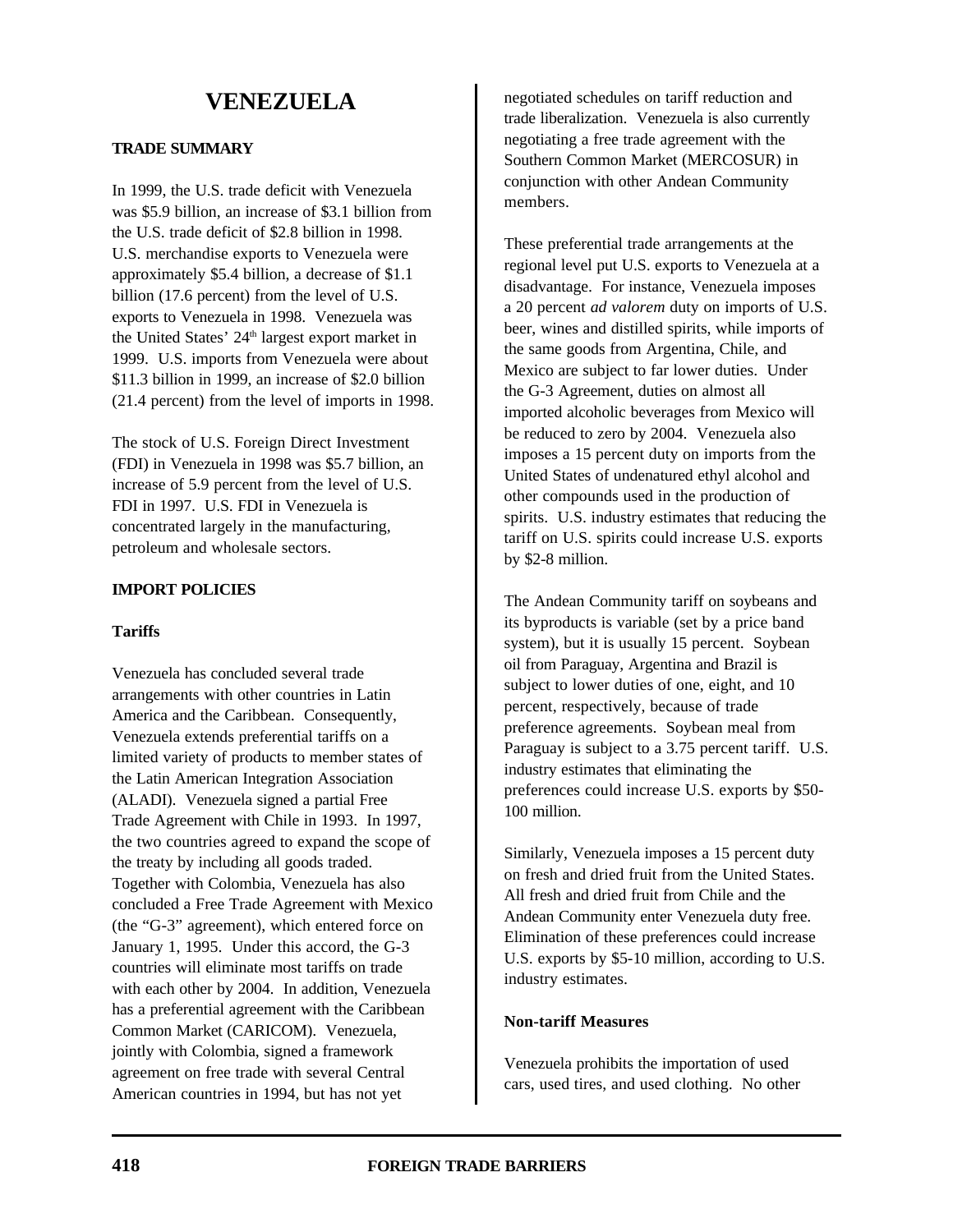quantitative import restrictions exist for industrial products.

## **Agricultural Import Licenses**

The Ministry of Agriculture implemented a yellow corn import licensing system in February 1997, ostensibly to administer its WTO tariffrate quota for sorghum and yellow corn. However, this measure also had the effect of enforcing absorption requirements for domestic sorghum. Under this system, feed manufacturers must purchase a governmentassigned amount of domestic sorghum at the official (i.e., higher than world market) price in order to obtain import licenses for yellow corn.

The Ministry of Agriculture imposed a ban on the import of onions, potatoes, and forage seeds from the United States in late 1998. The Ministry maintains a ban on the import of citrus products as well, citing the danger of disease.

# **STANDARDS, TESTING, LABELING AND CERTIFICATION**

In 1993, the Venezuelan Commission for Industrial Standards (COVENIN) began to apply obligatory domestic standards for commodities to certain imports. By the end of 1995, there were nearly 300 standards. Some Venezuelan importers of U.S. products have alleged that the Government of Venezuela applies these standards more strictly to imports than to domestic products. The certification process is expensive, increasing the cost of U.S. exports vis-à-vis domestic products. COVENIN requires certification from independent laboratories located in Venezuela.

# **GOVERNMENT PROCUREMENT**

Venezuela passed a new government procurement law that came into effect on November 1, 1999. The law increases transparency in the competitive bidding process for contracts offered by the central government, national universities, and autonomous state and municipal institutions. The law requires a contracting agency to prepare a budget estimate for a given purchase based on reference prices maintained by the Ministry of Production and Commerce. This estimate is to be used in the bidding process. Technically, the law forbids discrimination against tenders based on whether they are national or international. However, the law also states that the President can mandate temporary changes in the bidding process "under exceptional circumstances" or in accordance with "economic development plans" to promote national development or to offset adverse conditions for national tenders. These measures can include margins of preference in price, contracts reserved for nationals, and other requirements in areas of domestic content, technology transfer, the use of human resources, and incentives to purchase from companies domiciled in Venezuela. The full effects of the new law will not be felt until implementing legislation has been enacted and until it becomes clear how often the Executive intends to exercise the discretionary powers it has acquired. Venezuela is not a signatory to the WTO Agreement on Government Procurement.

# **EXPORT SUBSIDIES**

Venezuela has reduced the number of export subsidies it provides, but retains a duty drawback system. Exporters can get a rebate of the 15.5 percent wholesale tax paid on imported inputs.

Foreign as well as domestic companies are eligible for these drawback privileges. U.S. firms located in Venezuela complain of long delays in receiving rebates. Exporters of selected agricultural products – coffee, cocoa, some fruits, and certain seafood products – receive a tax credit equal to 10 percent of the export's value.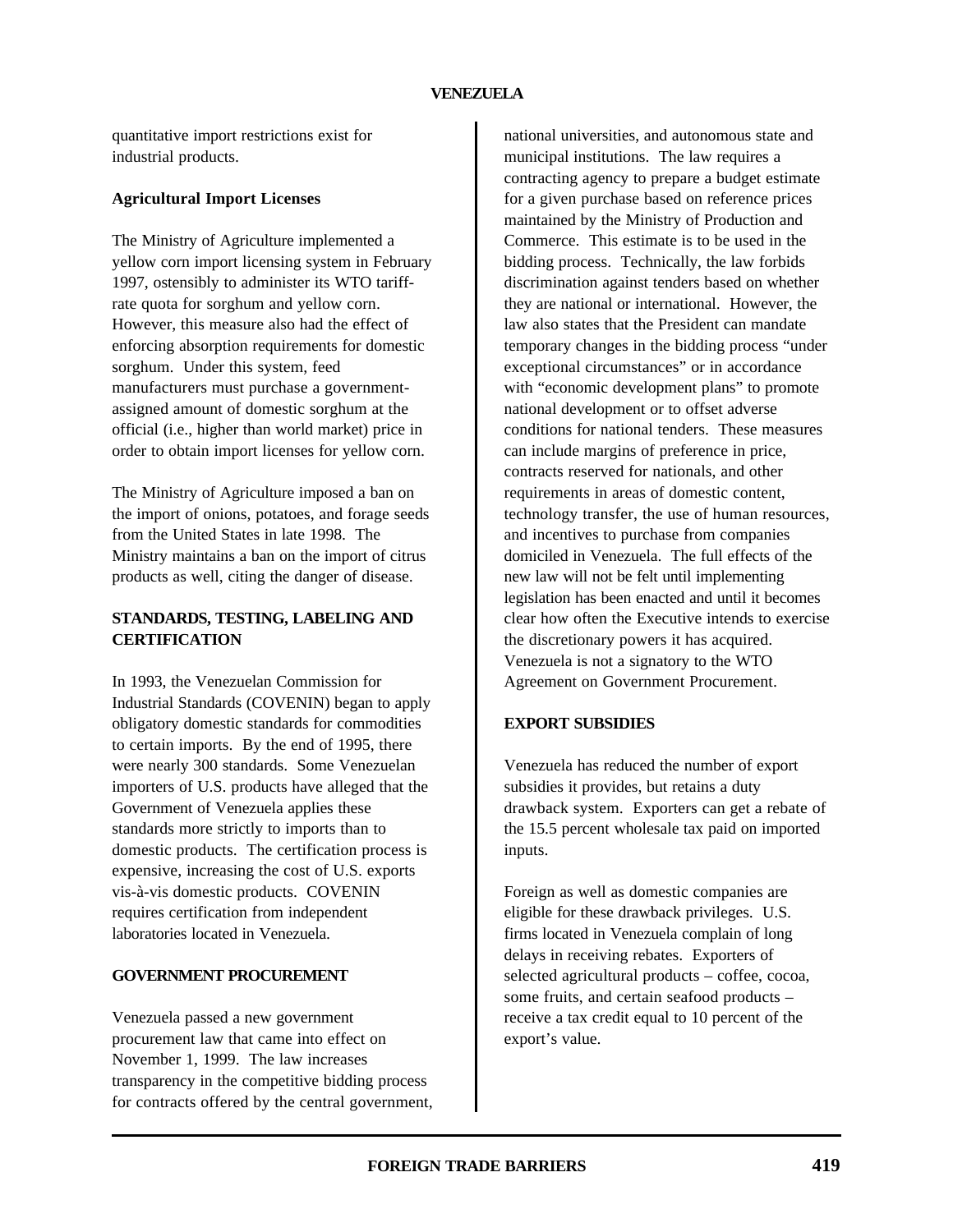# **INTELLECTUAL PROPERTY RIGHTS PROTECTION**

Venezuela does not yet provide full protection for intellectual property (IP). There is still widespread counterfeiting of products with well-known trademarks, as well as piracy of videos, satellite signals, and other protected works. Moreover, the Venezuelan court system has proven to be an unreliable venue for pursuing claims concerning intellectual property infringement, particularly those initiated prior to 1994 when Andean Community Decision 344 came into effect. Because of these deficiencies, Venezuela has been on the "Watch List" under the Special 301 Provision of the 1988 Trade Act since 1989.

The Government created a new Intellectual Property Office (SAPI) in March 1997. SAPI became operational in May 1998 and made a promising start in fighting trademark counterfeiting. Under SAPI, the Government expanded the mandate of a special anti-piracy police unit (COMANPI) to include the enforcement of patents and trademarks as well as copyrights. SAPI has recently extended patent protection to certain varieties of genetically engineered vegetables in accordance with Andean Decision 345. SAPI is currently pursuing an ambitious program to modernize the organization's computer system. Nonetheless, neither SAPI nor COMANPI has been given sufficient resources to combat the extent of piracy in Venezuela.

Venezuela is a member of the Paris Convention for the Protection of Industrial Property and the Berne Convention for the Protection of Literary and Artistic Works. Although TRIPS became applicable for Venezuela on January 1, 2000, concerns remain regarding its full implementation of the Agreement.

### **Patents and Trademarks**

Andean Community (CAN) Decisions 344 and 345, which took effect in 1994, are comprehensive and offer a significant improvement over the previous standards of protection for patents and trademarks provided by Venezuela's 1955 Industrial Property Law. Decision 344, for example, improves protection for famous trademarks, prohibits the coexistence of similar marks, and provides for the cancellation of trademark registrations based on "bad faith."

Despite the improvements Decision 344 made to the protection of intellectual property, problems remain in Venezuela's trademark regime. Current procedures permit local pirates to produce and sell counterfeit products even after the genuine owners of those trademarks have undertaken (often-lengthy) legal proceedings against the pirates. Trademark counterfeiting is common in the clothing, toy, and sporting goods sectors. Enforcement remains inadequate. Sysco Corporation, Reebok Shoes and Home Depot are all examples of U.S. companies that have pursued litigation to protect the exclusive right to the use of their trademarks in Venezuela.

In addition, both Decisions 344 and 345 appear to raise TRIPS consistency issues. For example, they do not contain provisions for enforcing the protection of intellectual property. During 1999, the Venezuelan Government worked within the Andean Community to update Decision 344 and with the Venezuelan legislature to modify Venezuela's 1955 Industrial Property Law. Both efforts were geared toward making the language consistent with the WTO TRIPS Agreement. Unfortunately, both of these projects had yet to be completed by the WTO's January 1, 2000 deadline for full TRIPS compliance. Work continues in each of these areas.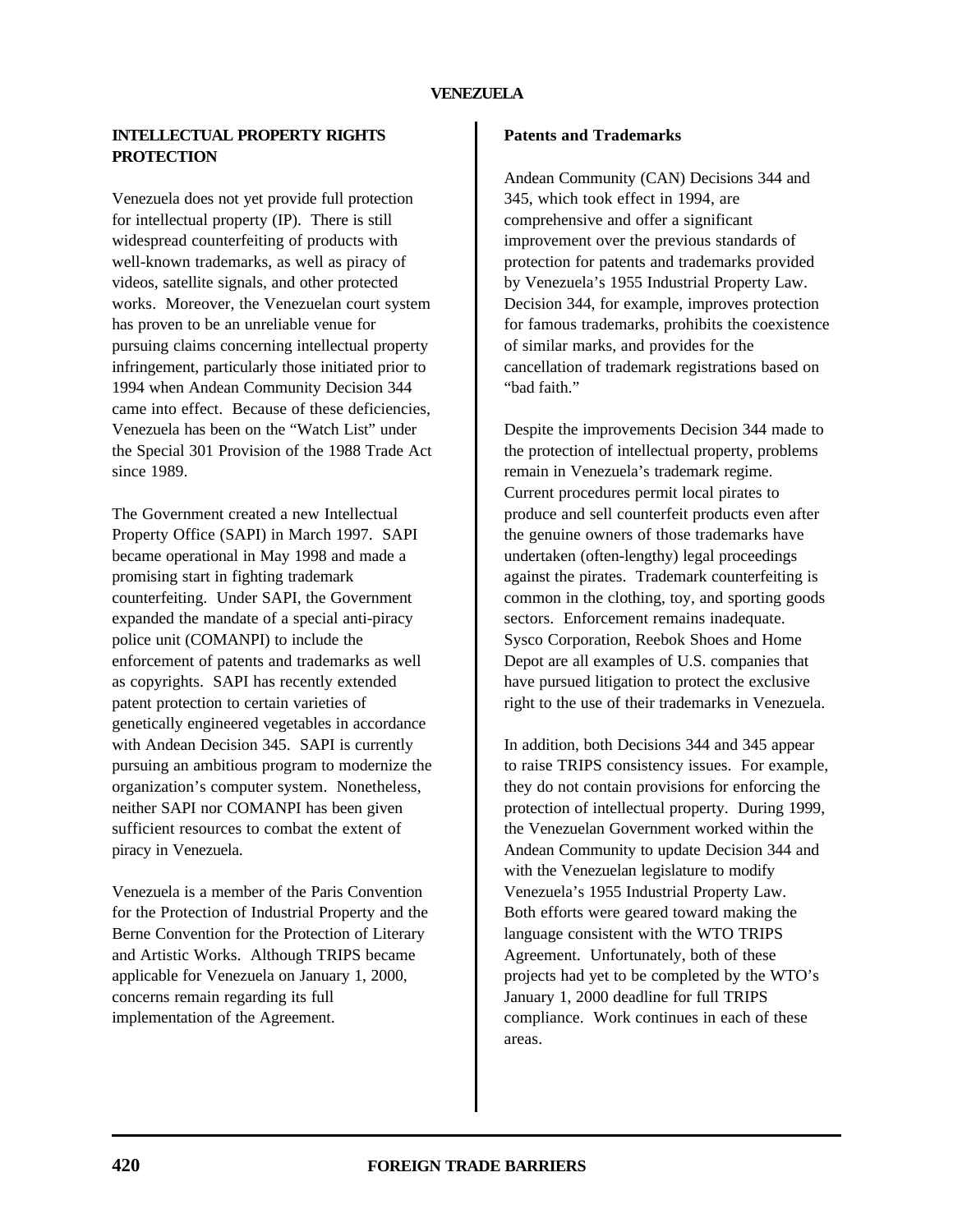# **Copyrights**

Andean Community Decision 351 and Venezuela's 1993 Copyright Law are modern and comprehensive and have substantially improved protection for copyrighted works in Venezuela. The Copyright Law extended protection to a wide range of creative works, including computer software, satellite signals, and cable television. Despite consistent action on the part of COMANPI, piracy of computer software and videos is still common.

#### **SERVICES BARRIERS**

Venezuela maintains restrictions in a number of service sectors. For example, all professions subject to national licensing legislation (e.g., engineers, architects, economists, business consultants, accountants, lawyers, doctors, veterinarians, and journalists) are reserved for those who meet Venezuelan certification requirements.

Venezuela limits foreign equity participation (except from other Andean Community countries) to 19.9 percent in enterprises engaged in television and radio broadcasting, Spanish language newspapers, and professional services whose practice is regulated by national laws. Finally, in any enterprise with more than 10 workers, foreign employees are restricted to 10 percent of the work force, and Venezuelan law limits foreign employee salaries to 20 percent of the payroll.

The government enforces a "one-for-one" policy that requires foreign musical performers giving concerts in Venezuela to share stage time with national entertainers. There is also an annual quota regarding the distribution and exhibition of Venezuelan films; a requirement that at least half of the television programming must be dedicated to national programs; and a requirement that at least half of the FM radio broadcasting from 7 a.m. to 10 p.m. be dedicated to Venezuelan music.

### **Basic Telecommunications Services**

As part of the 1997 WTO Basic

Telecommunications Agreement, Venezuela committed itself to offering market access and national treatment to certain voice telephony services as of November 27, 2000, when the monopoly granted to the privatized national telephone company (CANTV) ends. At the close of 1999, CANTV retained a monopoly only for basic telephone service. However, Venezuela does not yet permit unlimited market access for certain key basic telecommunications services, including packet-switched data transmission network services. Regulations on Internet telephony are forthcoming.

# **Financial Services**

In the 1997 WTO Financial Services Agreement, Venezuela made commitments on banking, foreign exchange houses, capital markets, life insurance, reinsurance, and brokerage. Venezuela did not make a commitment on pensions or on maritime, aviation and transportation insurance, and it reserved the right to apply an economic needs test as part of the licensing process. Local insurers must insure imports receiving government-approved tariff reductions or government financing, or those that are government-owned.

# **INVESTMENT BARRIERS**

The state continues to control key sectors of the economy, including oil, gas, petrochemicals, and much of the mining and aluminum industries. Venezuela had begun an ambitious program of privatization under the Caldera administration, but throughout 1999, the pace of privatization slowed. Efforts to sell the state aluminum industry and further sections of the electrical power generating industry continue, however.

Foreign investment continues to be restricted in the petroleum sector. The new constitution reserves ownership of the State Oil Company